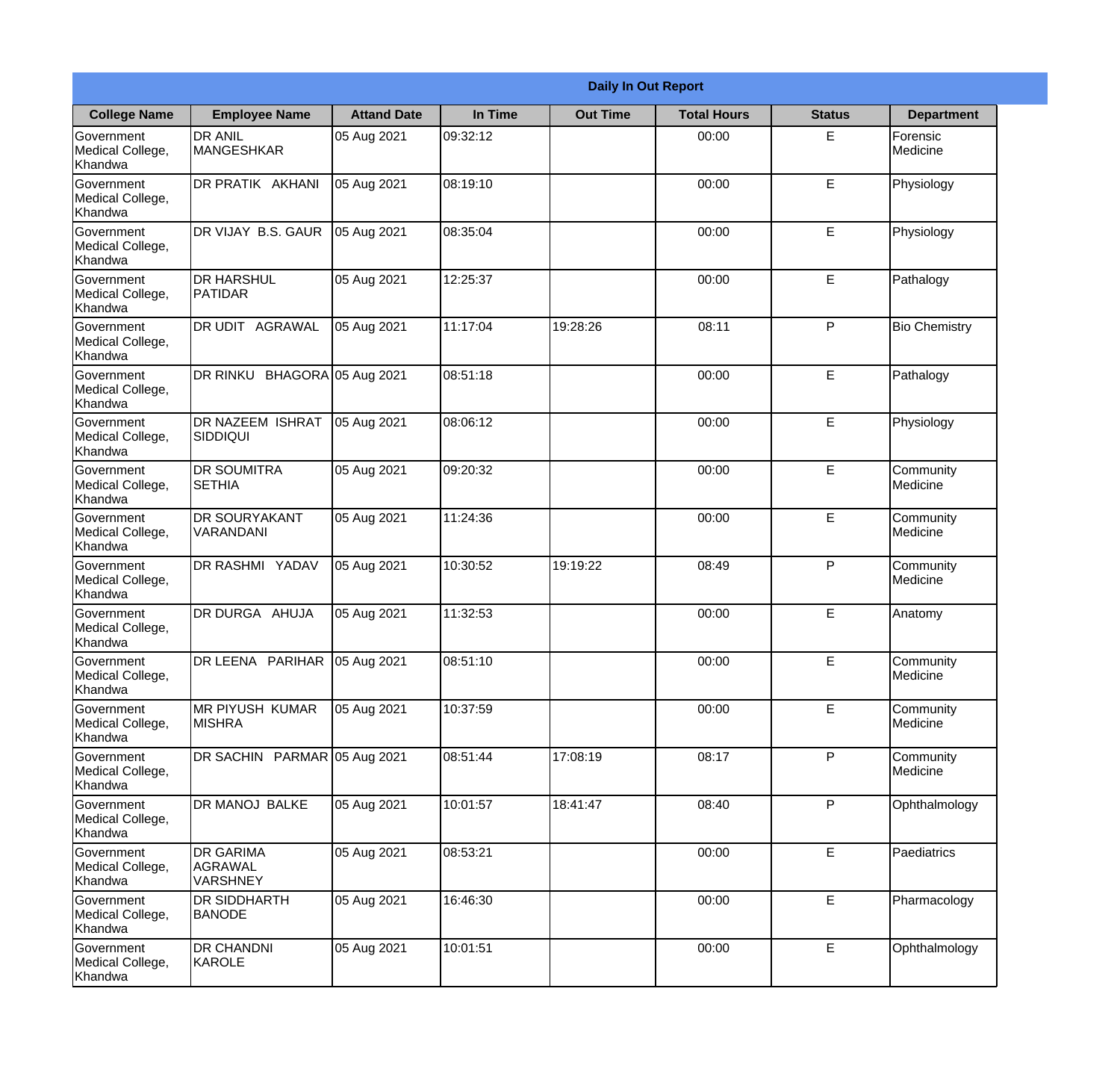| <b>Designation</b>                         | <b>Category</b> |
|--------------------------------------------|-----------------|
| <b>Assistant Professor   Para Clinical</b> |                 |
| Assistant Professor   Non Clinical         |                 |
| Associate Professor Non Clinical           |                 |
| <b>Assistant Professor</b>                 | Para Clinical   |
| Associate Professor Non Clinical           |                 |
| Assistant Professor   Para Clinical        |                 |
| Professor                                  | Non Clinical    |
| Assistant Professor   Para Clinical        |                 |
| Demonstrator/Tutor   Para Clinical         |                 |
| <b>Assistant Professor</b>                 | Para Clinical   |
| Demonstrator/Tutor                         | Non Clinical    |
| Assistant Professor   Para Clinical        |                 |
| Statistician                               | Para Clinical   |
| Assistant Professor   Para Clinical        |                 |
| Assistant Professor   Clinical             |                 |
| Associate Professor Clinical               |                 |
| Associate Professor Para Clinical          |                 |
| Assistant Professor   Clinical             |                 |

## **Daily In Out Report**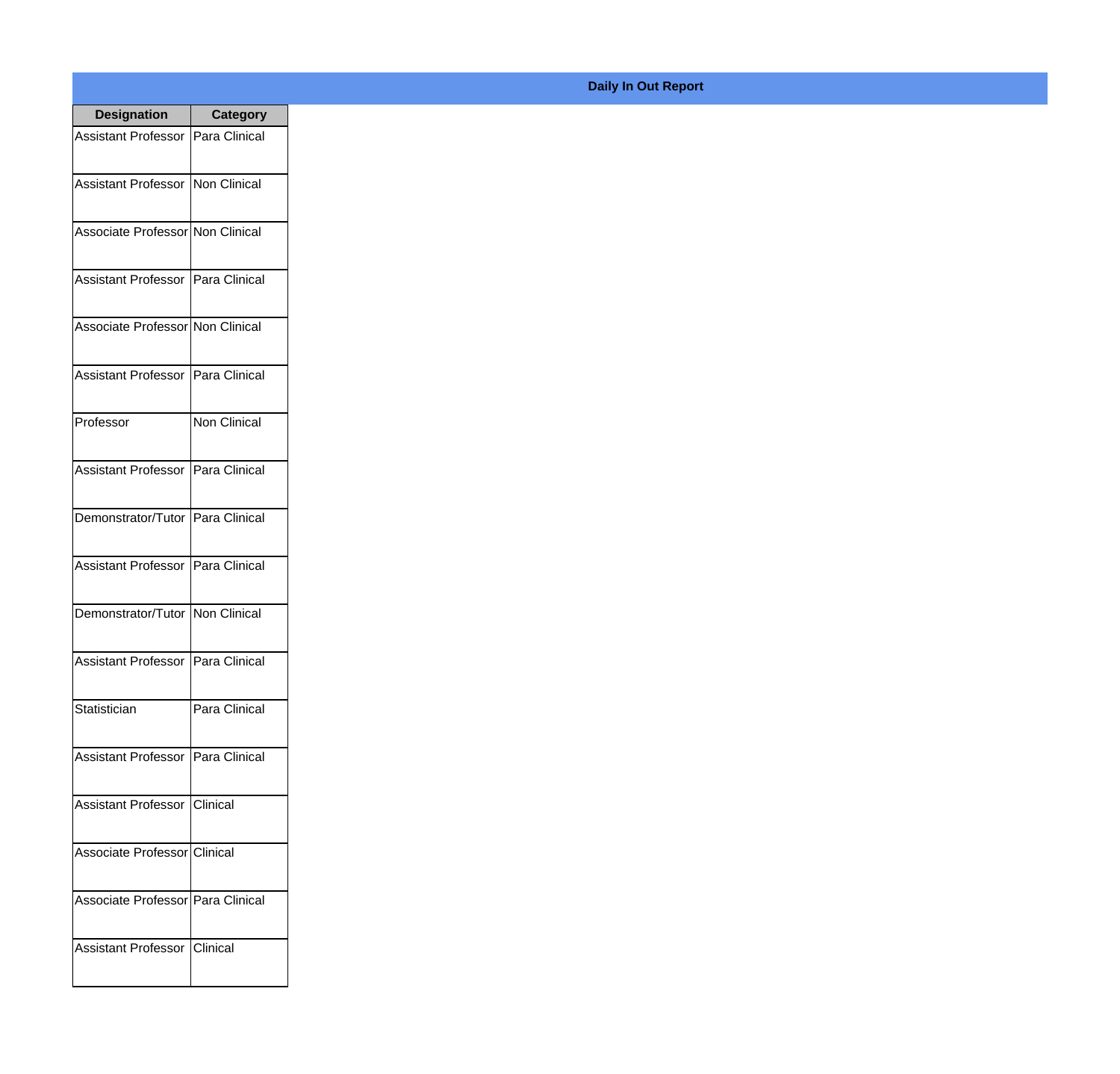|                                                  |                                                       |             |          |          | <b>Daily In Out Report</b> |    |                            |
|--------------------------------------------------|-------------------------------------------------------|-------------|----------|----------|----------------------------|----|----------------------------|
| Government<br>Medical College,<br>Khandwa        | <b>DR PRIYA KAPOOR</b><br>KAPOOR                      | 05 Aug 2021 | 10:16:59 |          | 00:00                      | E  | Pathalogy                  |
| Government<br>Medical College,<br>Khandwa        | <b>DR SAPNA</b><br>MAHESHRAM                          | 05 Aug 2021 | 10:42:46 |          | 00:00                      | E  | Community<br>Medicine      |
| <b>Government</b><br>Medical College,<br>Khandwa | <b>DR RAKESH SINGH</b><br><b>HAZARI</b>               | 05 Aug 2021 | 16:07:36 |          | 00:00                      | E  | Pathalogy                  |
| Government<br>Medical College,<br>Khandwa        | <b>DR NISHA</b><br>KAITHWAS                           | 05 Aug 2021 | 10:29:13 | 13:31:17 | 03:02                      | P  | Psychiatry                 |
| Government<br>Medical College,<br>Khandwa        | DR SHAIKH M.KHALIQ 05 Aug 2021                        |             | 10:19:49 |          | 00:00                      | E  | <b>Bio Chemistry</b>       |
| Government<br>Medical College,<br><b>Khandwa</b> | <b>DR RAJU</b>                                        | 05 Aug 2021 | 11:09:50 |          | 00:00                      | E  | Forensic<br>Medicine       |
| Government<br>Medical College,<br>Khandwa        | <b>DR SITARAM</b><br>SOLANKI                          | 05 Aug 2021 | 10:59:24 |          | 00:00                      | E  | Forensic<br>Medicine       |
| <b>Government</b><br>Medical College,<br>Khandwa | DR ARUN KUMAR<br>PARGI                                | 05 Aug 2021 | 10:19:59 |          | 00:00                      | E  | <b>General Surgery</b>     |
| Government<br>Medical College,<br>Khandwa        | <b>DR NITESHKUMAR</b><br><b>KISHORILAL</b><br>RATHORE | 05 Aug 2021 | 10:28:05 | 17:13:10 | 06:45                      | P  | Pharmacology               |
| Government<br>Medical College,<br>Khandwa        | <b>DR PRIYESH</b><br><b>MARSKOLE</b>                  | 05 Aug 2021 | 08:25:03 | 08:25:13 | 00:00                      | AB | Community<br>Medicine      |
| Government<br>Medical College,<br>Khandwa        | <b>DR PRIYESH</b><br><b>MARSKOLE</b>                  | 05 Aug 2021 | 19:20:04 |          | 00:00                      | AB | Community<br>Medicine      |
| Government<br>Medical College,<br>Khandwa        | <b>DR SANGEETA</b><br><b>CHINCHOLE</b>                | 05 Aug 2021 | 10:54:31 |          | 00:00                      | E  | Physiology                 |
| Government<br>Medical College,<br>Khandwa        | DR SUNIL BAJOLIYA                                     | 05 Aug 2021 | 11:51:48 |          | 00:00                      | E  | OTO-Rhiono-<br>Laryngology |
| Government<br>Medical College,<br>Khandwa        | <b>DR SATISH</b><br><b>CHANDEL</b>                    | 05 Aug 2021 | 11:56:38 |          | 00:00                      | E. | Pharmacology               |
| Government<br>Medical College,<br>Khandwa        | <b>DR MUKTESHWARI</b><br><b>GUPTA</b>                 | 05 Aug 2021 | 11:30:40 |          | 00:00                      | E  | Pharmacology               |
| Government<br>Medical College,<br>Khandwa        | DR YASHPAL RAY                                        | 05 Aug 2021 | 11:43:51 |          | 00:00                      | E  | Anatomy                    |
| Government<br>Medical College,<br>Khandwa        | RENU WAGHMARE                                         | 05 Aug 2021 | 11:08:37 |          | 00:00                      | E  | Community<br>Medicine      |